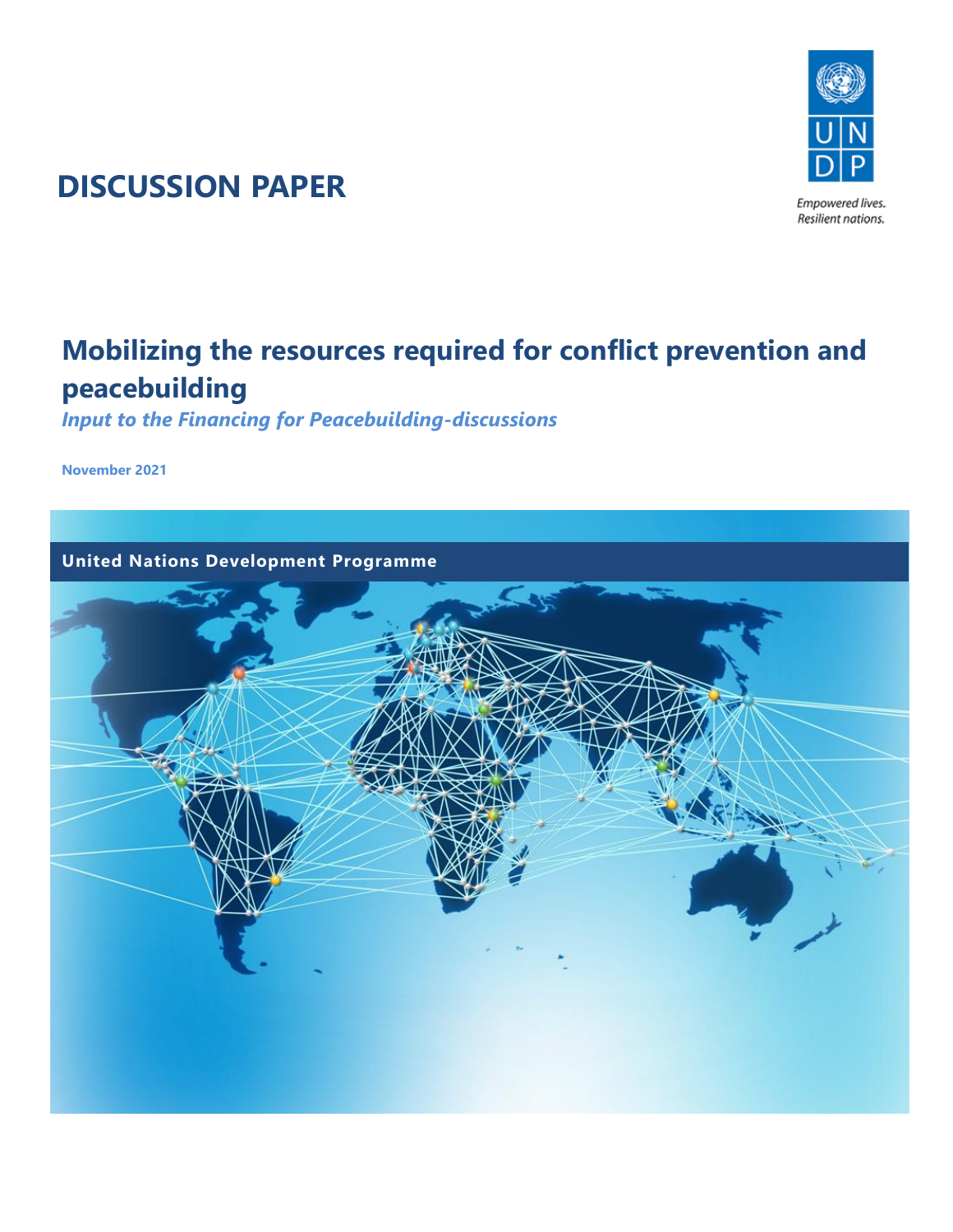#### *Disclaimer:*

The views expressed in this Working Paper do not represent those of the member countries of the United Nations, UNDP Executive Board or of those institutions of the United Nations system that are mentioned herein. Working Papers serve the purpose of quickly disseminating on-going research, data and new findings amongst development practitioners. Their content is the full responsibility of the individual author. The designations and terminology employed and the presentation of material do not imply any expression or opinion whatsoever on the part of the United Nations concerning the legal status of any country, territory, city or area, or of its authority, or of its frontiers of boundaries.

November 2021 Copyright © UNDP All rights reserved

**Contact Information:** *Samuel Rizk, Head of Conflict Prevention, Peacebuilding and Responsive Institutions, UNDP [samuel.rizk@undp.org](mailto:samuel.rizk@undp.org)*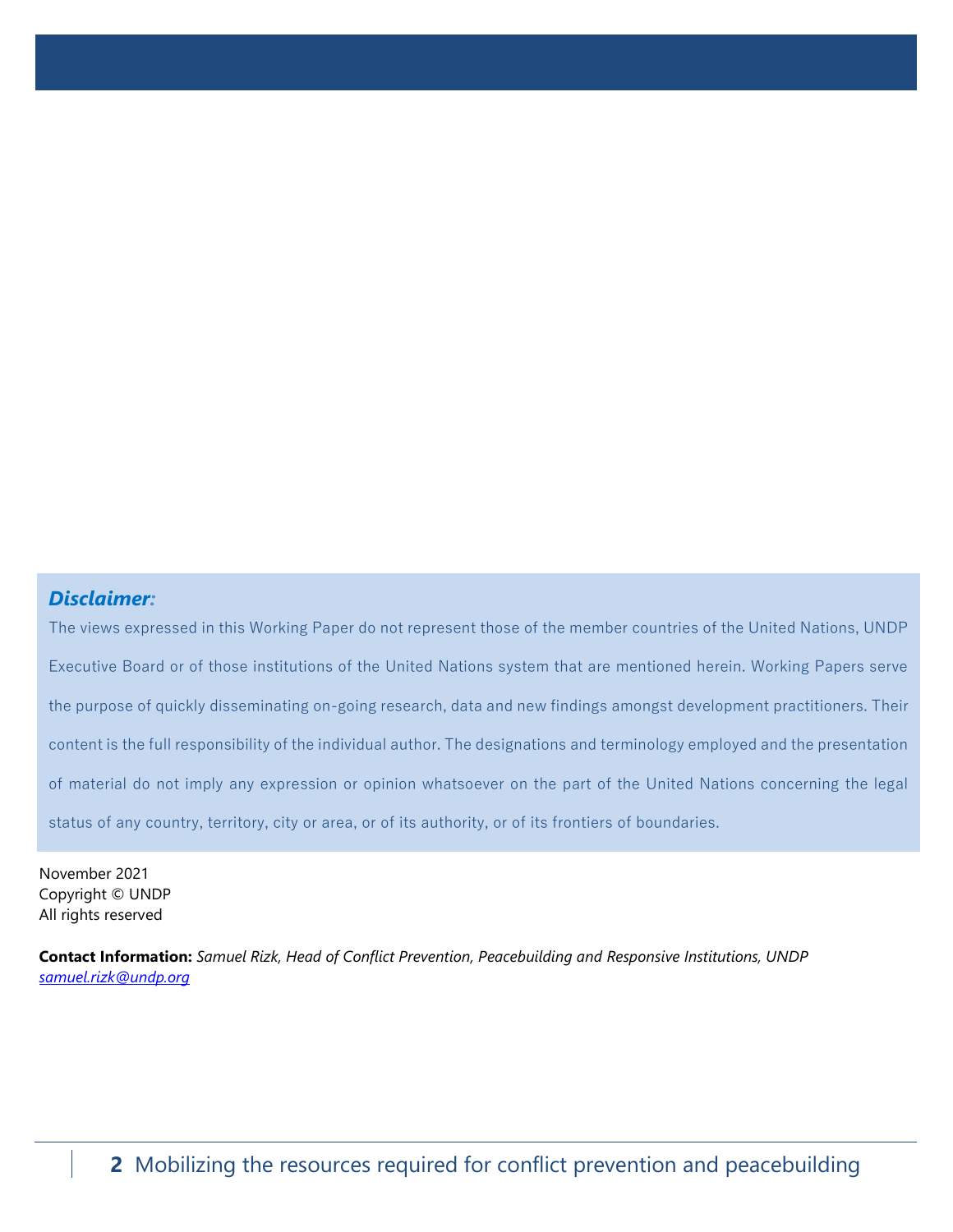## **IN BRIEF...**

## *Five suggestions from UNDP for improved resourcing for peace*

→ *Tap the full peace potential of all large development investments and invest in both immediate and generational peace needs.*

→ *Mobilize a broad range of resources for conflict prevention and peacebuilding including financial, human resources, partnerships and advocacy.*

→ *Put national capacities, locally-led processes and local actors at the center of all investments and engagements in conflict prevention and peacebuilding.*

→ *Apply integrated and flexible approaches to conflict prevention and peacebuilding, grounded in long-term visions and partnerships.*

→ *Invest in a multilateral system with capacity to support member states in their endeavor for sustained peace, making use of and developing the resources and tools that are required.*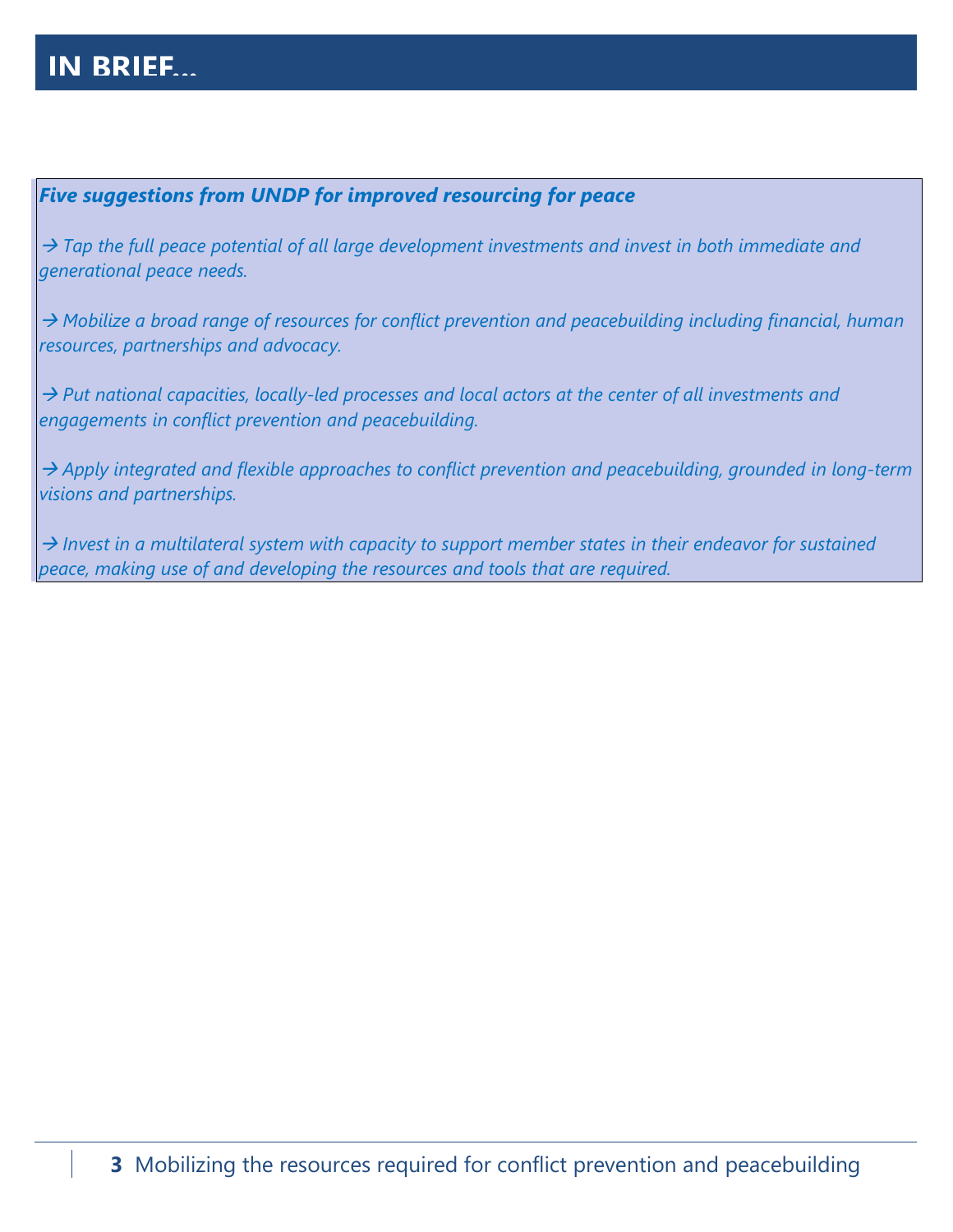## **Introduction**

Evidence shows that shifting investments towards **prevention of,** from mainly focusing on response to **violent conflicts will save resources, lives and protect development gains**. 1 It is also critical for achieving the sustainable development goals. As emphasized in our new strategic plan 2022-2025 and with a view to deliver towards the 12 commitments of Our Common Agenda UNDP will continue to apply a developmental approach to conflict prevention and peacebuilding.<sup>2</sup>

With roughly 10 per cent of world's economic activity consumed by violence in 2019, <sup>3</sup> prevention is also the **most costeffective approach to addressing conflict and fragility risks**. 4 Despite this evidence, only 4 per cent of official development assistance (ODA) was spent on prevention and 13 per cent on peacebuilding in 2018, while the share of humanitarian assistance had doubled to 25 per cent from 12 per cent in 2007.<sup>5</sup>

The Covid-19 pandemic has further reinforced this trend with the decline in available development resources from national budgets and ODA as available



resources are re-directed towards immediate response and recovery. At the same time, the pandemic and the failure of some Governments to adequately respond to the crisis has fed social tensions and risks for conflict. The weaknesses of the public sector, social contracts and service delivery manifested by this crisis all call for a stronger imperative of **accelerating efforts and mobilizing resources for conflict prevention and peacebuilding**.

Within the context of the UN Common Agenda, UNDP finds the upcoming **General Assembly High-level meeting on Financing for Peacebuilding** timely and calls for re-doubling the global investments in conflict prevention and peace-building. In this paper, UNDP advances five recommendations for improving resourcing for conflict prevention and peacebuilding. The recommendations draw upon the organization's

<sup>&</sup>lt;sup>1</sup> See for example UN/WB Pathways for Peace.

<sup>2</sup> UNDP Strategic Plan, 2022-2025, p.9

<sup>&</sup>lt;sup>3</sup> Institute for Economics and Peace (2020). IEP further estimated that translated to a cost of \$1,909 per person. [https://www.visionofhumanity.org/wp](https://www.visionofhumanity.org/wp-content/uploads/2020/10/GPI_2020_web.pdf)[content/uploads/2020/10/GPI\\_2020\\_web.pdf](https://www.visionofhumanity.org/wp-content/uploads/2020/10/GPI_2020_web.pdf)

<sup>4</sup> The UN – World Bank Pathways for Peace Report (2018) estimated expected annual savings ranging from \$5 billion to \$70 billion per year <https://www.pathwaysforpeace.org/>

<sup>5</sup> OECD (2020[\) https://www.oecd-ilibrary.org/sites/ba7c22e7-en/1/3/2/index.html?itemId=/content/publication/ba7c22e7-](https://www.oecd-ilibrary.org/sites/ba7c22e7-en/1/3/2/index.html?itemId=/content/publication/ba7c22e7-en&_csp_=89578a182071559ff79c670c40753038&itemIGO=oecd&itemContentType=book)

[en&\\_csp\\_=89578a182071559ff79c670c40753038&itemIGO=oecd&itemContentType=book](https://www.oecd-ilibrary.org/sites/ba7c22e7-en/1/3/2/index.html?itemId=/content/publication/ba7c22e7-en&_csp_=89578a182071559ff79c670c40753038&itemIGO=oecd&itemContentType=book)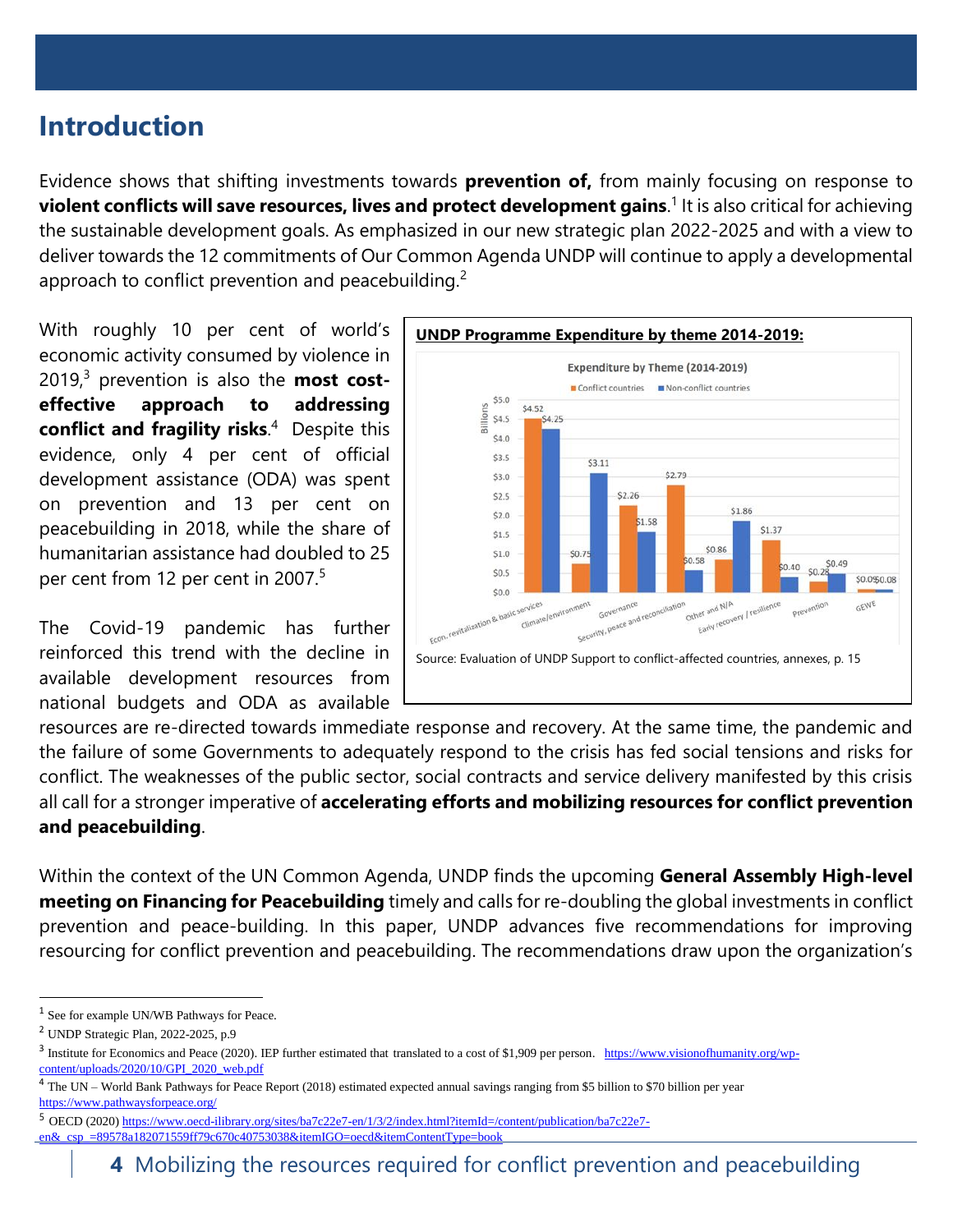extensive experience of supporting development solutions as key peacebuilding and conflict prevention strategies across its 170 partner countries and a total portfolio for peace, conflict prevention, resilience and

#### **UNDP and the Peacebuilding Fund**

UNDP is the largest implementing organization of the Secretary-General's Peacebuilding Fund (PBF), implementing projects in 35 countries and receiving \$57.5 million, i.e. 33.1% out of total PBF budget in 2020.

In some contexts the funding from PBF complements other long-term peacebuilding financing, partners and strategies. In other contexts PBF's funding has allowed UNDP to enter the peacebuilding field. With PBFfunding UNDP has been able to respond rapidly to emerging peacebuilding needs and to get entry points to strategic processes, arenas and new partners and has strengthened collaboration within the UNCT. It has also allowed UNDP to develop its cross-border work. PBF has also proofed catalytic in helping mobilize new resources for peace building. Close UN Country Team collaboration and joint conflict analysis have proofed to be critical success factors.

early recovery of approximately 6 billion USD during the period 2014-2019 (see table below). $6$  They are based on an understanding that while development and poverty alleviation could address some conflict drivers, inclusive solutions and investments in dialogue, local mediation, social cohesion, institutional reform and inclusive policies are also essential for development to contribute to preventing violence and conflicts.

## **1) We must tap the full peace potential of all large development investments and invest in both immediate and generational peace needs.**

The time is long overdue to move away from siloed approaches to address complex, multidimensional challenges such as violent conflict, development failures and fragility. In a dynamic, interconnected world with volatile resource streams the international community needs to pool collective resources and existing expertise better. We need to be able to **embrace more integrated and context-adapted approaches** across actors and funding streams to deliver and respond jointly to the humanitarian, recovery, stabilization and development needs in a specific context.

**Increased investments** are required both for the more **immediate needs of ending violence** and the more **long-term needs relating to sustaining peace**, but different strategies and tools are required to reach those goals. While there is a need to have a multilateral architecture in place to respond rapidly and adequately to violent conflict and risks thereof, there is also a need to invest more broadly, consistently and innovatively in strengthening peace capacities and infrastructures as well as societal resilience at all levels.

In short, there is both a need **to increase the support for targeted prevention and peacebuilding initiatives and accelerate the efforts to ensure conflict sensitivity is applied and prevention is integrated** in all policy decisions and programming, including in humanitarian programming,

and **that opportunities to support peace outcomes are seized** when they appear in programming across sectors and actors. The latter is essentially about identifying more win-win situations where large investments such as those for climate action or recovery after Covid-19, as two examples, if well-designed also contributes to peace through addressing root causes of violent conflict, addressing vulnerabilities and building cohesion among communities.

 $-6$  Evaluation of UNDP Support to conflict-affected countries, annexes, p.15

**<sup>5</sup>** Mobilizing the resources required for conflict prevention and peacebuilding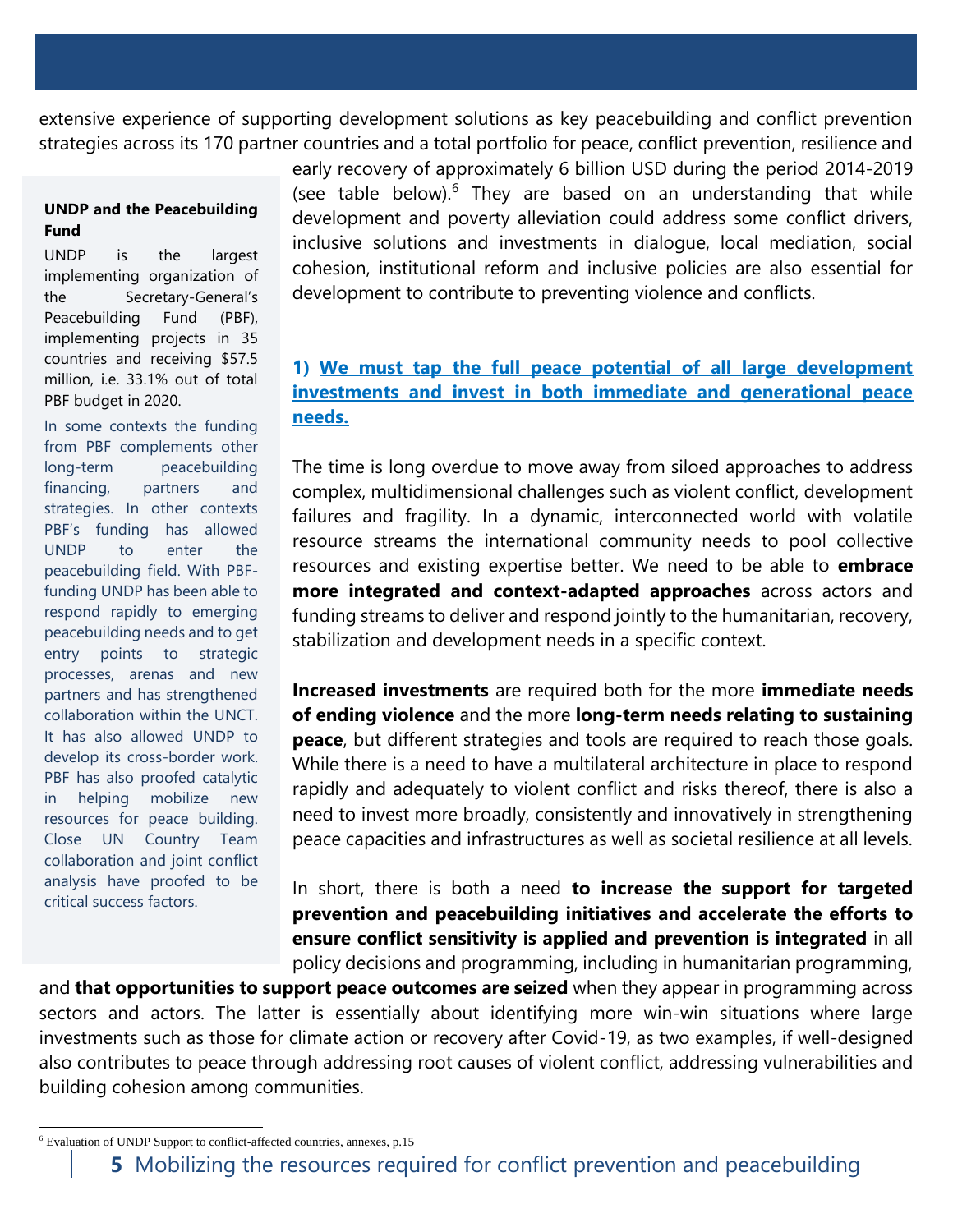## **2) A broad range of resources must be mobilized for conflict prevention and peacebuilding including financial, human resources, partnerships and advocacy**

The urgent need to mobilize more resources for conflict prevention and peacebuilding to achieve the goals of the 2030 Agenda requires **1) enhancing existing financing mechanisms** for peacebuilding and conflict prevention, **2) mobilizing new resources** (such as international development association (IDA), private sector contributions as well as domestic resources) and **3) ensuring synergies among** the tools at hand to support **peacebuilding, diplomacy, development support, humanitarian activities and security actors**.

While increased funding and financing for peacebuilding is critical, UNDP suggests that the conversation also focuses on how to increase the **broader resources for peacebuilding and conflict prevention, which besides financing include human resources, partnerships and advocacy**.

Financial resources must be accompanied by **strengthened human resources at all levels – local, regional, national and international –** to work on conflict prevention and peacebuilding and in a conflictsensitive way. These human resources should be easily deployable, include a broad spectrum of expertise and experience and be able to operate across and within regions to provide technical accompaniment to national actors to peacefully manage conflict.

**Domestic resources including domestic revenue mobilization is critical for building national capacities for conflict prevention and peacebuilding.** Development actors such as UNDP along with International Financial Institutions (IFIs) and Development Finance Institutions (DFIs) have a supporting role to play in this area. With sufficient human resources and critical capacity for conflict prevention and peacebuilding, development actors such as UNDP can have a reach and an impact on peacebuilding priorities far beyond their own activities and programmes. The budget of for example UNDP is often small in relation to the total available development funding in a country, including the Government budget, loans, remittances, and private sector investments. With sufficient human resources and capacity UNDP could work more with partners and government agencies much beyond its own deliveries, for example by supporting the mainstreaming of conflict sensitivity in Government programmes or int the programmes of other development actors.

There is also a need to allocate **more resources for analysis, data gathering, implementation and impact measurement to ensure that the gap between early warning and early actions is closed. This** includes more joined-up, multidimensional and risk-informed analysis as recommended by, for example, the United Nations Sustainable Development Cooperation Framework (UNSDCF) Guidance and its companion pieces on Common Country Assessment (CCA) and the Humanitarian-Development-Peace (HDP) nexus, as well as the OECD/DAC recommendation on the HDP nexus.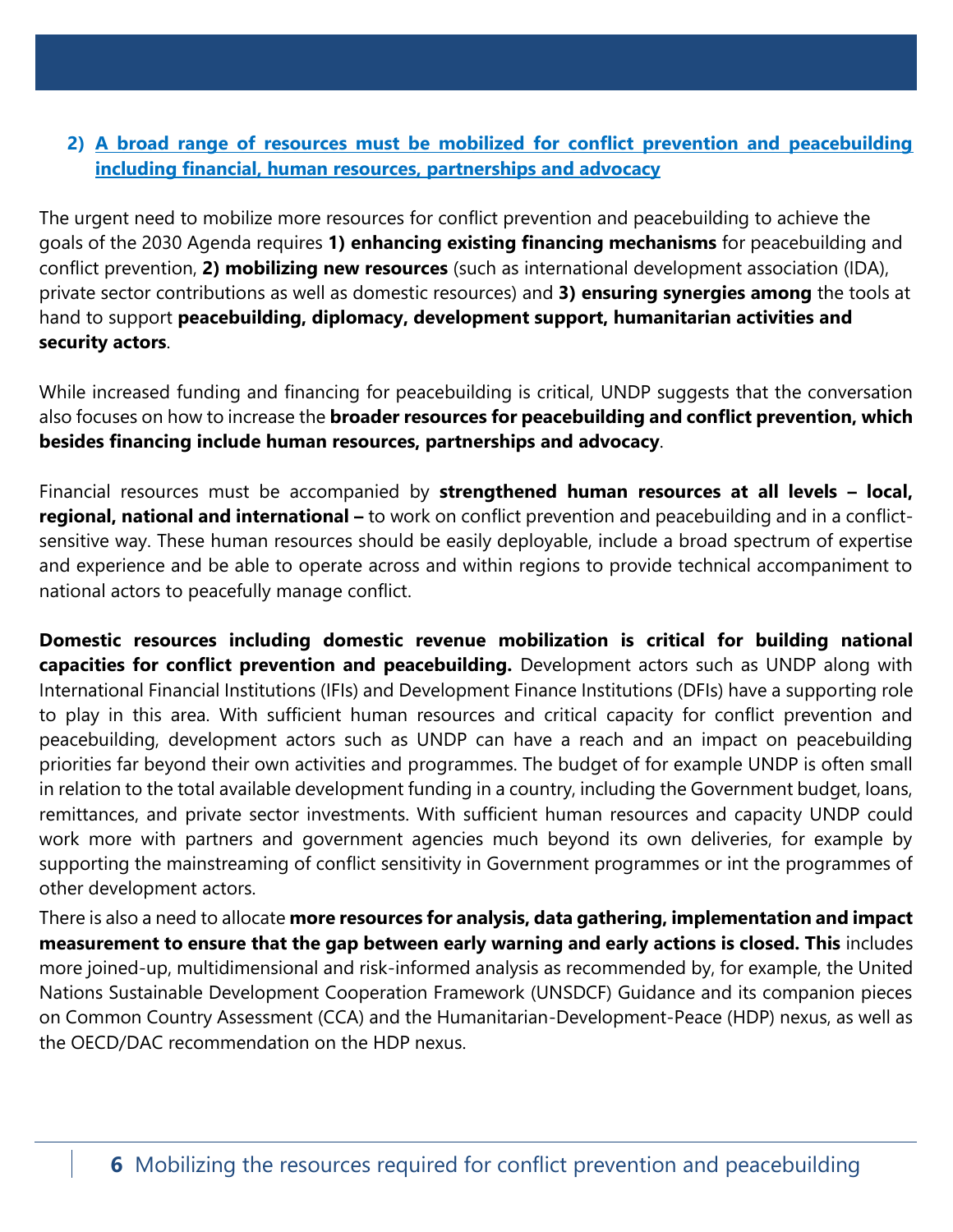Mobilizing resources is about **mobilizing capacity and engagement from a broad set of actors, including governments, multilateral organizations (including international financial institutions), civil society, the private sector, academia, media,** and where, **relevant religious and tribal leaders**.

There is untapped potential for increased private sector engagement in conflict prevention and peacebuilding, for example **making use of local private sectors' knowledge of contexts, its role in generating revenue and other non-financial resources and the role it plays in innovation including the use of technology for peacebuilding**. While there is need for caution on the prospects of large-scale impact of private sector engagement in prevention and peacebuilding, there are promising policy areas UNDP aims to bolster in partnerships between governments and the private sector. For UNDP, this includes engaging the private sector in prevention and peacebuilding through active and responsive networks, supporting the private sector to develop and utilize tools such as conflict sensitivity and conflict analysis and to promote investments that produce peace dividends in addition to financial profits.

**Digitalization and social media** have demonstrated their effectiveness as tools for both peace messaging and hate speech during the past decade, but their full potential in working for peace needs to be tapped, and here the engagement of **youth peace actors can lead the way**. Young peacebuilders across the world are using technology to prevent conflict and shift narratives of how young people, women, and vulnerable communities can be agents of peace as technology is increasingly connecting people.

#### **Strengthening the ability to respond quickly and effectively in the recovery phase after a conflict or natural disaster**

One example of easily deployable resources is SURGE, a programme launched by UNDP in 2006 which ensures that specially trained staff, with extensive experience in their technical field and in crisis situations, can be deployed within days of a crisis to help UNDP Country Offices get back on their feet as quickly as possible. These rapid deployments are backed by UNDP's Standard Operating Procedures for Immediate Crisis Response, which provides the operational framework necessary to make quick decisions and take swift action in times of crisis. Depending on the severity of the crisis a SURGE Advisor or a SURGE Planning Team, which can be on the ground within 48 hours, could be deployed. There are 18 different SURGE profiles and expertise is tailored to respond to the needs of the affected Country Office.

Building on the experiences of the Recovery and Peace Building Assessments (RPBAs), a joint initiative of the EU, UN and the WB the collaboration between the **UN, economic unions such as the EU, and the IFIs can be enhanced** in support of national governments. Basing on the respective organization's investment models, comparative advantages and technical expertise, the objective is to maximize development and peace outcomes for countries. Systematically attaching a financing strategy to the RPBAs could be one useful way of taking this forward in line with the guidance on RPBA implementation.

## **3) All investments and actors engaged in prevention and peacebuilding must put national capacities, locally-led processes and local actors at the center.**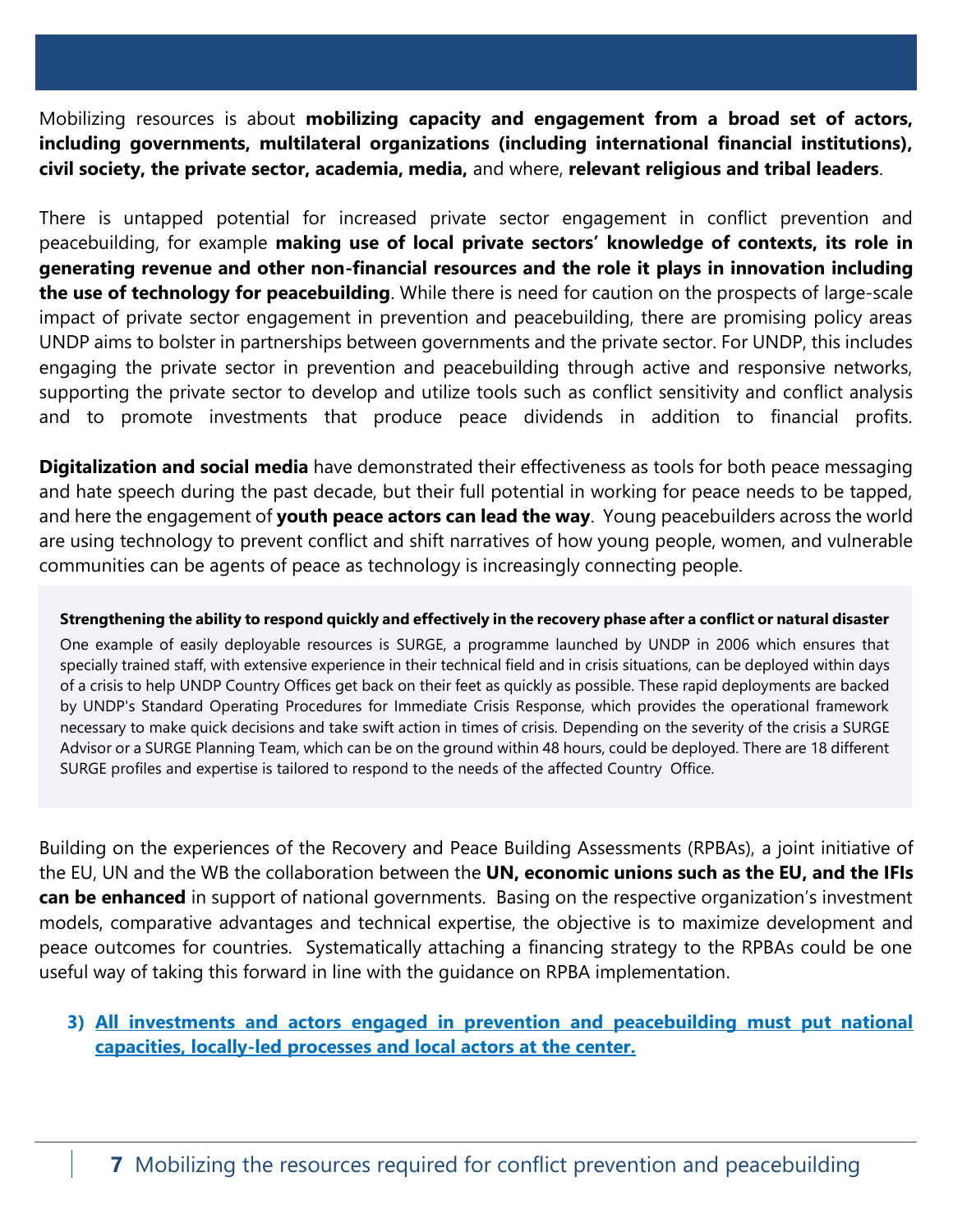**Societies' own capacities for preventing and addressing contested issues** through mediation and dialogue are at the heart of conflict transformation. From the most conflict-ridden to the most peaceful country, **a multitude of formal and informal mechanisms and institutions on local and national level are in place to prevent and manage conflicts**, to build peace and social cohesion - though with varying degrees of success. It is important to have in mind, that depending on how elevated conflict prevention and peacebuilding are on the national policy agenda, these institutions may not always be framed within the language of prevention.

As the country-owned planning and delivery tool, more support should be provided to ensure that the **Integrated National Financing Frameworks (INFFs)** consider the contribution of the full range of financing sources available in a country to peacebuilding and conflict prevention results as part of integrated development solutions. Tailored financing strategies can help build on the INFFs to ensure that international and domestic, private and public resources are targeted at priority peacebuilding and prevention actions in a phased and sequenced, and sustainable, manner.

What is often **lacking are the structures to systematically and continuously gather, analyse and share information on conflict and tensions** in a timely manner for decision makers to take appropriate action or the elevate decisions to another level when beyond their capacity or mandate.

### **Successful conflict prevention and peacebuilding needs to build** on these insights, **on the**

#### **Examples on support for peace capacities at different levels**

UNDP supports infrastructures for peace and peacebuilding efforts with a focus on enhancing capacities of institutions and civil society and creating synergies between national, regional and community levels. In the Philippines, UNDP's sustained accompaniment to national counterparts throughout the peace processes, including at critical transition and decision-making points, has helped to prevent conflict. Through its presence in Yemen, UNDP has, despite many challenges, leveraged its capacities to support prevention. This includes a Peace Support Facility project to support implementation of the peace process in Hodeidah governorate, including support for elections and drafting the constitution. In Nigeria, UNDP supported the creation of a national peace commission and peace infrastructure, including peace clubs, and provided support to national peace committees.

**infrastructures for peace** in place and on the effort of **stakeholders on the ground, including women peacebuilders, youth and religious leaders** that are too often left outside the formal peace processes. There is an urgent need to **invest more resources in development of capacities for conflict prevention and peacebuilding within these institutions and actors - at community, sub-national as well as national level** - including supporting them in their function as **insider mediators**. Of vital importance is also building their resilience to cope, manage and recover from shocks and stress.

With corruption and broken social contracts as a key driver both for fragility and conflict, there is a need to accelerate the work with and invest more in **transparency and accountability, and on social cohesion more broadly,** both in partnership with national institutions and the private sector. Depending on the context very different private sector actors, both domestic and foreign, may be present, and strategies for collaboration need to be adapted to that context.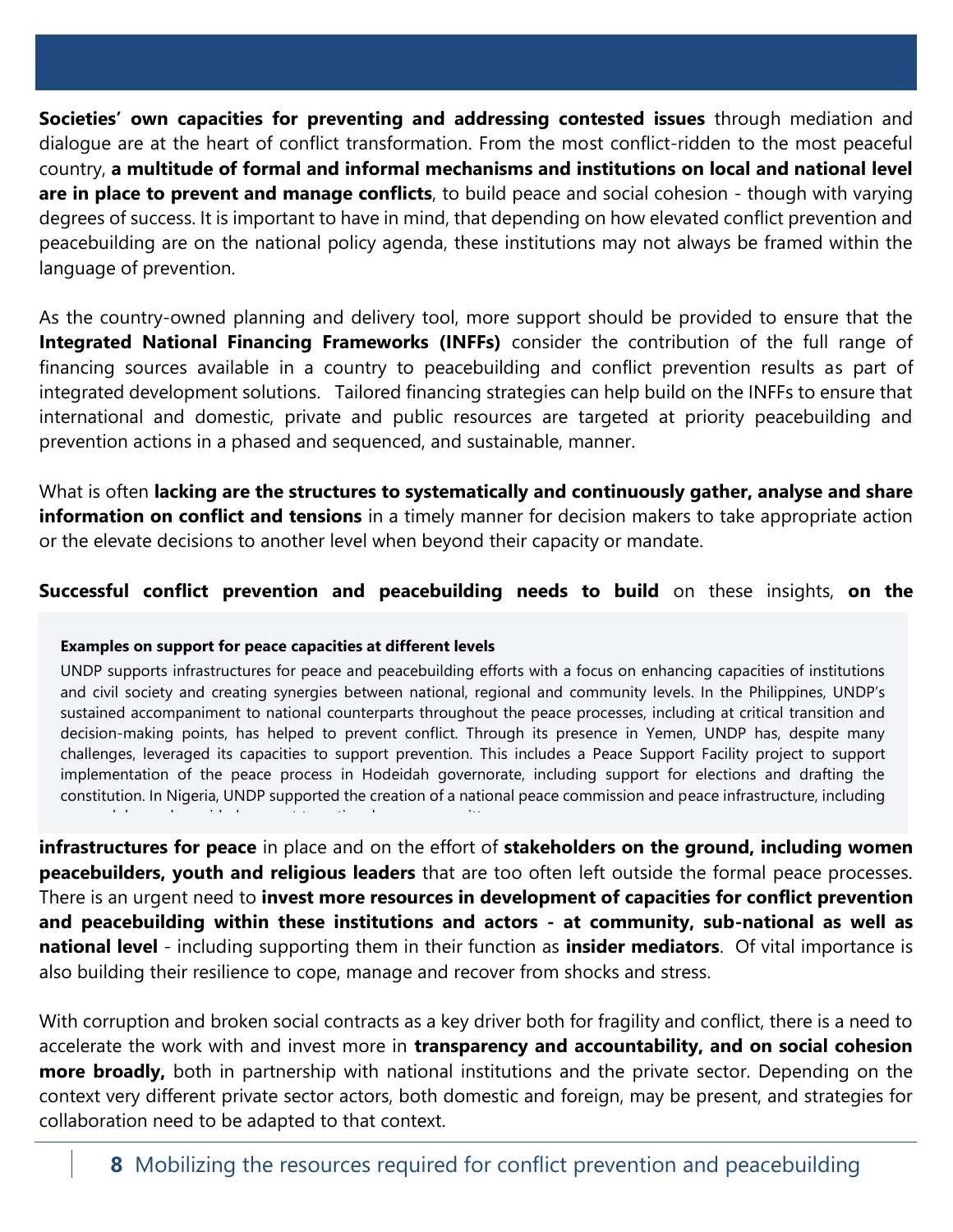## **4) More integrated and flexible approaches to conflict prevention and peacebuilding are necessary, grounded in long-term visions and partnerships**

In the dynamic contexts facing many UN partner countries, there is a need to ensure our actions - and resources - are **targeting the actual current needs** and are not mainly driven by the supply or current existing offers and toolboxes. Due to complexity and multi-dimensional nature of conflicts, there is a need for **comprehensive and integrated solutions for conflict prevention and peacebuilding** that combines mediation, dialogue, inclusion, reform to rule of law and peace institutions and cross-thematic approaches such as climate security.

This requires **more flexibility of our financing instruments for peace**. One possible example would be to allow **assessed contributions** (for peacekeeping operations) to be used for conflict prevention and peacebuilding. The use of assessed contributions for joint programming during peace operation drawdowns provides a useful model. Another example to allow **reprogramming within a development portfolio** to increase the potential impact on peace. A third example to **allow that resources are set aside within a development and humanitarian programme for making a thorough conflict analysis** and, when appropriate and relevant, for adding **peace outcomes and objectives**.

It requires more integrated approaches where reprioritization is a possibility, and getting away with siloed

#### **Investments in analysis strengthened capacity to respond**

In Lebanon, UNDP introduced a tension mapping mechanism and systematic conflict analysis to guide programming and implementation. This has allowed the Country Office to build in-house conflict-sensitivity capacity, which enabled a stronger multidimensional response to the Beirut blast and to Covid-19, simultaneously addressing immediate needs and the underlying drivers of conflict.

approaches, where funding is locked in through earmarking. This also requires **long-term partnerships between financing and implementing organizations** that are **built on** considerable amounts of **trust**.

Increasing investments in prevention and peacebuilding means expanding working in high-risk environments and with high-risk issues, and thus also requires considerable **investments in risk mitigation as well as monitoring and evaluation capacity, and** an acceptance that these areas may use larger share of total programme funding.

**5) Continued investments are needed in a multilateral system with capacity to support member states in their endeavor for sustained peace, making use of and developing the resources and tools that are required.** 

While recognizing that local, sub-national and national institutions and actors constitute the backbone of conflict prevention and peacebuilding, the importance of the **multilateral system, global and regional**